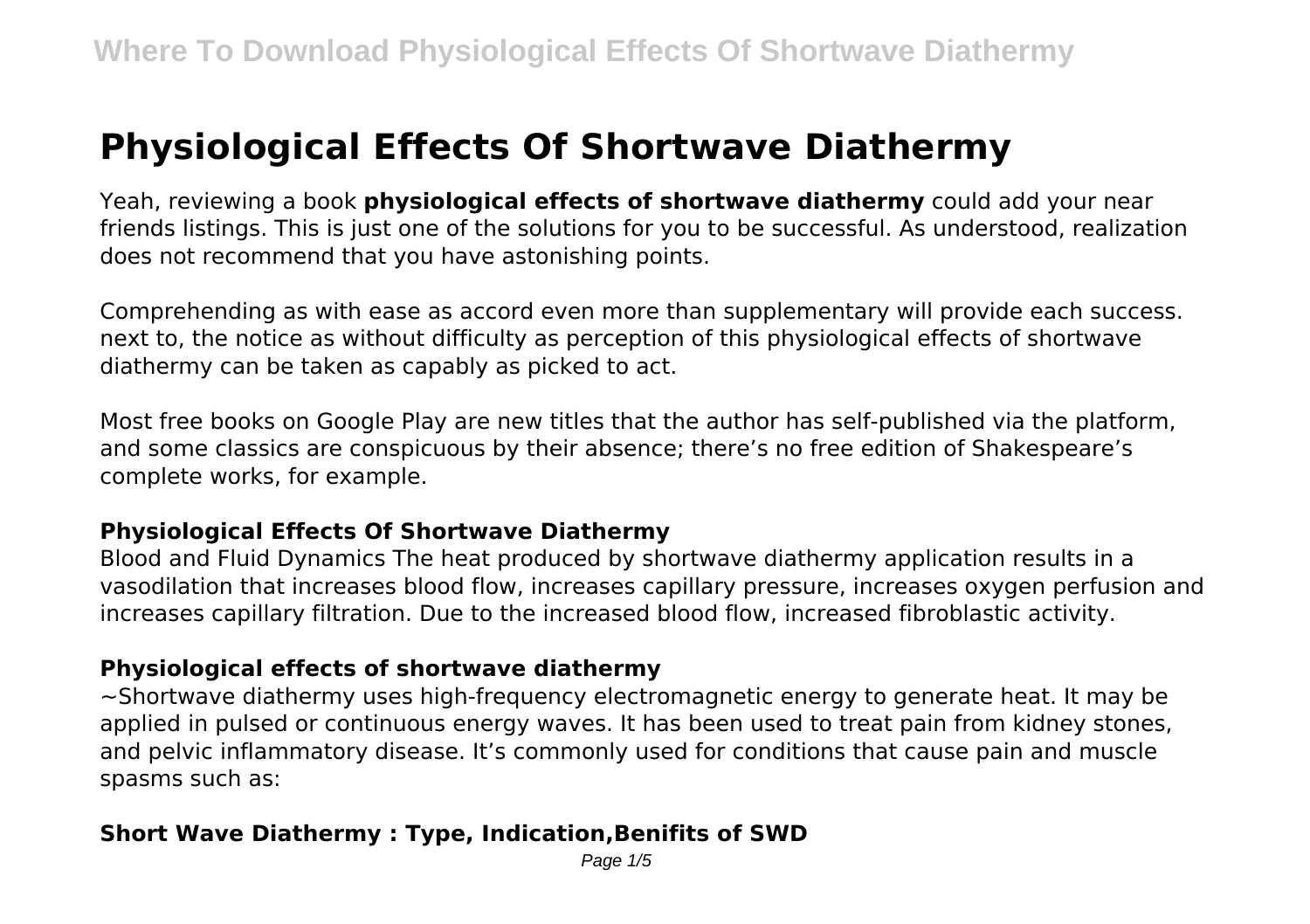Short Wave Diathermy Physical Agent Modalities. Shortwave diathermy (SWD) is a modality that produces heat by converting electromagnetic... The Physiologic Effects of Therapeutic Heat. Short wave diathermy utilizes electromagnetic radio waves to convert energy... Therapeutic Heat and Cold in the ...

# **Short Wave Diathermy - an overview | ScienceDirect Topics**

Contraindication of Short Wave Diathermy Malignant tissue Severe / excessive edema Metallic implant Cardiac pacemaker Over wet dressing Acute inflammation Infected open wound Unreliable patient Impaired thermal sensation Recent radiotherapy Pregnancy Severe cardiac abnormality Blood pressure ...

# **Short Wave Diathermy(SWD): Indication, Contra-indication ...**

Physiological Effects of short wave diathermy The Principle effect of short Wave diathermy on the body is the production of heat in the tissues. Maximum heat is produced in the fat tissues, which results in the rise of temperature. The rise of temperature causes relaxation of muscles and increases the efficiency of their action.

# **Shortwave Diathermy - Physio Care**

Summary. Both continuous and pulsed forms of shortwave diathermy (SWD) are used by physiotherapists in the treatment of a range of conditions including soft tissue lesions and the arthritises. The known physiological effects, clinical efficacy and hazards associated with the use of these two forms of SWD are considered and the need for further research both in the field of basic science and clinical application is highlighted.

# **Review of Shortwave Diathermy Continuous and Pulsed ...**

Physiological Effects of pulsed short wave diathermy The Principle effect of short Wave diathermy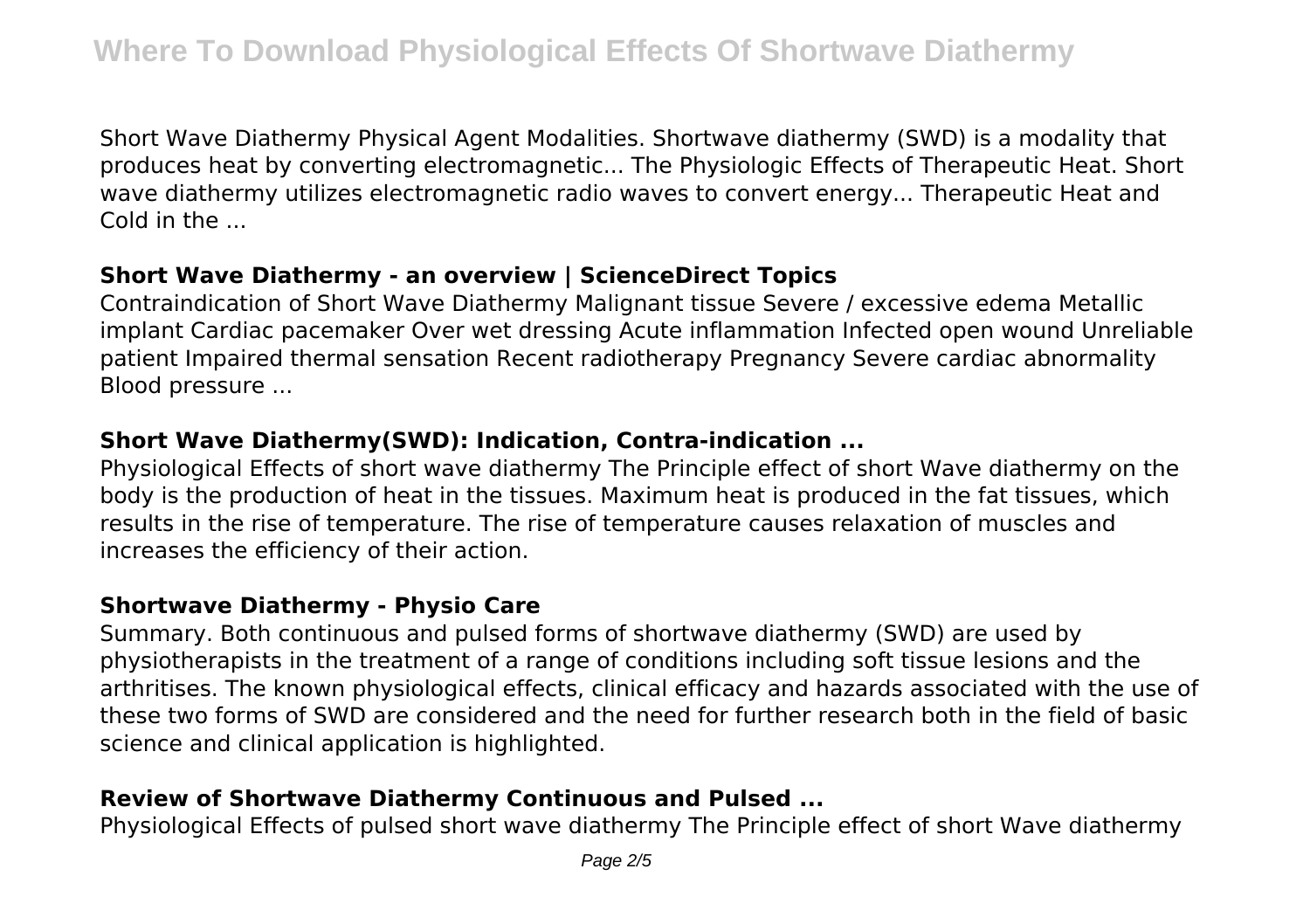on the body is the production of heat in the tissues. Maximum heat is produced in the fat tissues, which results in the rise of temperature. The rise of temperature causes relaxation of muscles and increases the efficiency of their action.

# **Pulsed Short Wave Diathermy - Physio Care**

These include: eyes brain ears spinal cord heart reproductive organs genitalia

# **Diathermy: Types, Procedure, and Benefits**

Effects of Pulsed Shortwave Therapy These can be basically divided into two types those of the electric field & those of the magnetic field. There appears to be almost no literature/research concerning the effects of pulsing the electric field, & almost all the research reviewed is concerned with the therapeutic effects of the magnetic field.

#### **Pulsed Shortwave Therapy - Physiopedia**

What are the potential physiological effects of using continuous shortwave, pulsed short wave, or microwave diathermies? effects are usually thermal bc vibration of molecules Tissue temperature increase Increased blood flow (vasodilation) Increased venous and lymphatic flow

# **Modalities Exam #2 Flashcards | Quizlet**

Physiological Effects of Diathermy Clinical Indicators for Diathermy Much like superficial heat, diathermy can be used effectively in conditions resulting from chronic spinal pain, sprains and strains, and postural dysfunctions. Pulsed diathermy can be used much like our non-thermal agents to control pain and edema.

# **Diathermy - Lane Community College**

Research continues with regards both the physiological and clinical effects of pulsed shortwave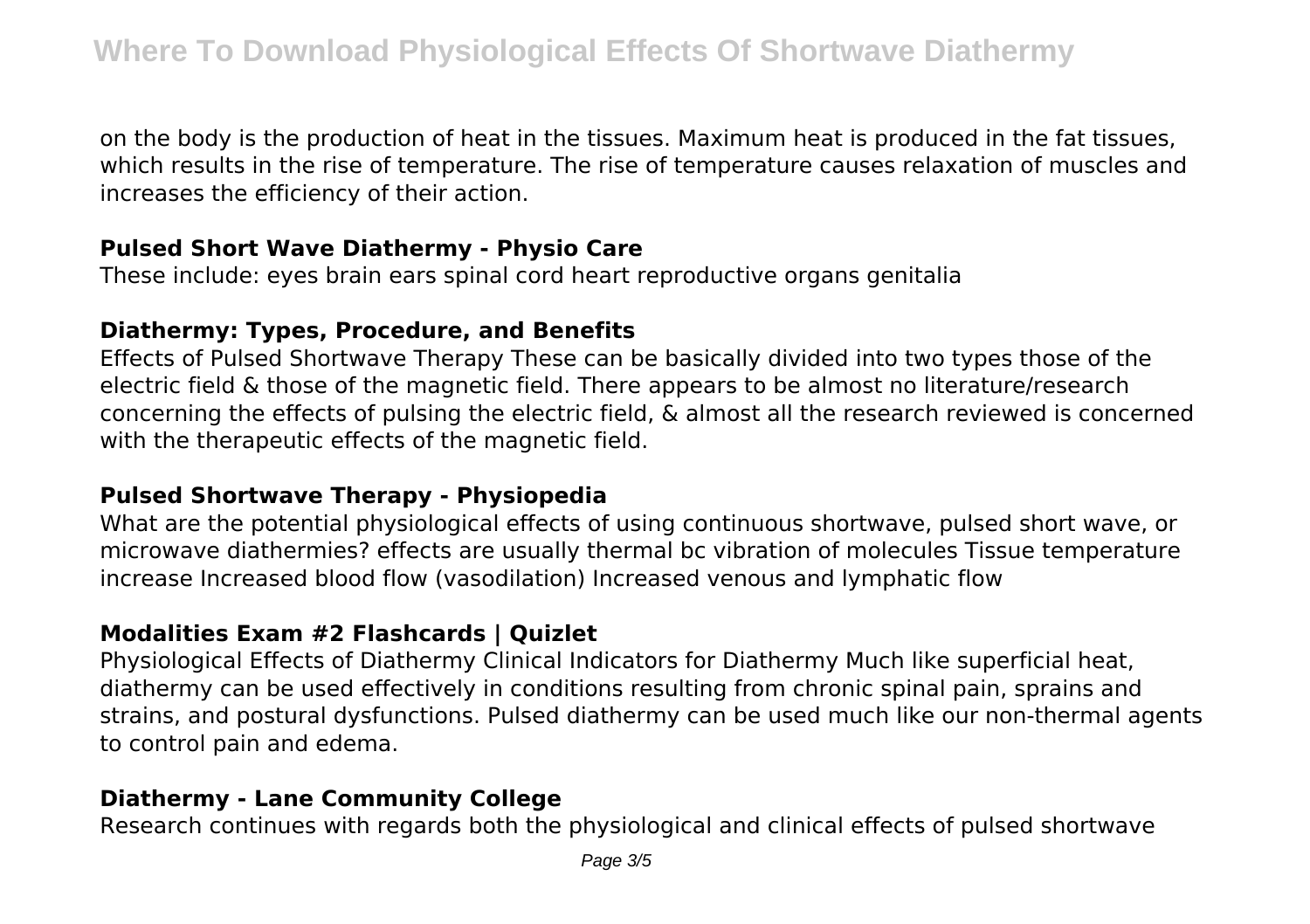based therapy. A recent study clearly demonstrated a dose dependant physiological response in healthy subjects (Al Mandeel and Watson, 2010), and an extension to this study, evaluating the response of patients with OA (knee) is in preparation.

#### **Pulsed Shortwave Therapy - Electrotherapy**

Comparative Effects of Pulsed and Continuous Short Wave Diathermy on Pain and Selected Physiological Parameters Among Subjects With Chronic Knee Osteoarthritis This study concluded that CSWD was more effective than PSWD in alleviating pain and in increasing knee flexion range of motion among subjects with chronic knee OA.

#### **Comparative Effects of Pulsed and Continuous Short Wave ...**

Application of shortwave diathermy to lower limb increases arterial blood flow velocity and skin temperature in women: a randomized controlled trial. Sousa NTA, Guirro ECO, Calió JG, Queluz MC, Guirro RRJ.

# **Short-wave Diathermy: Current Clinical and Safety ...**

Physiological Effect of Microwave Diathermy With microwave diathermy (MWD), deep heat produces once energy is regenerated into heat as it passes through body tissues. Microwave diathermy is Very-high-frequency radiation.

# **Microwave Diathermy (MWD): Indication, Contra-indication ...**

Shortwave (SW) diathermy can be used to improve vascular circulation and reduce inflammation and pain for patients with osteoarthritis. However, reduction in synovial inflammation has never been explored.

# **Effects of Repetitive Shortwave Diathermy for Reducing ...**

Page  $4/5$